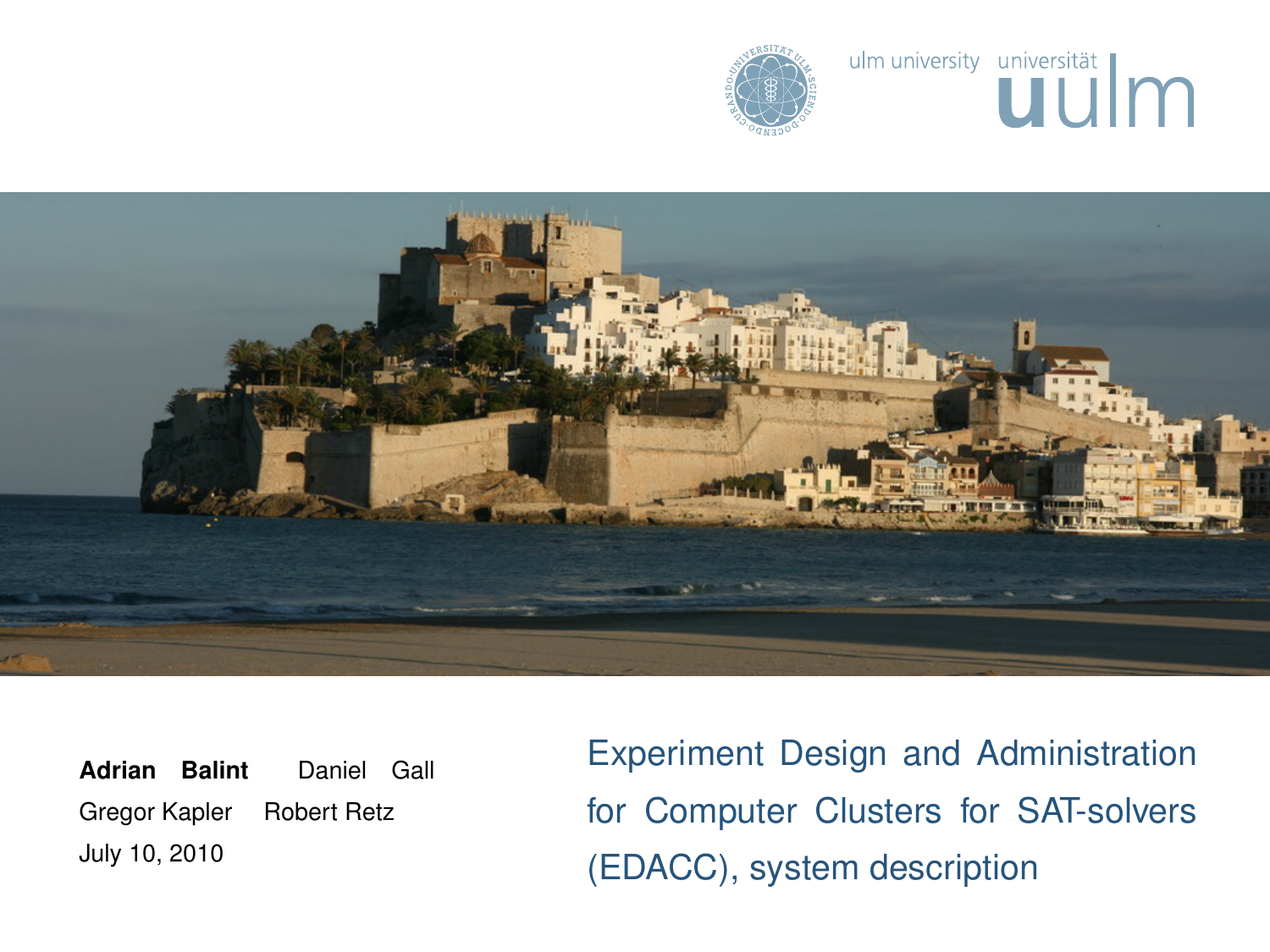## **Introduction**

# SAT solvers

- 1. Have a wide application range
- 2. Are developed by a large community
- 3. Are easy to use
- 4. Are getting better, faster and more robust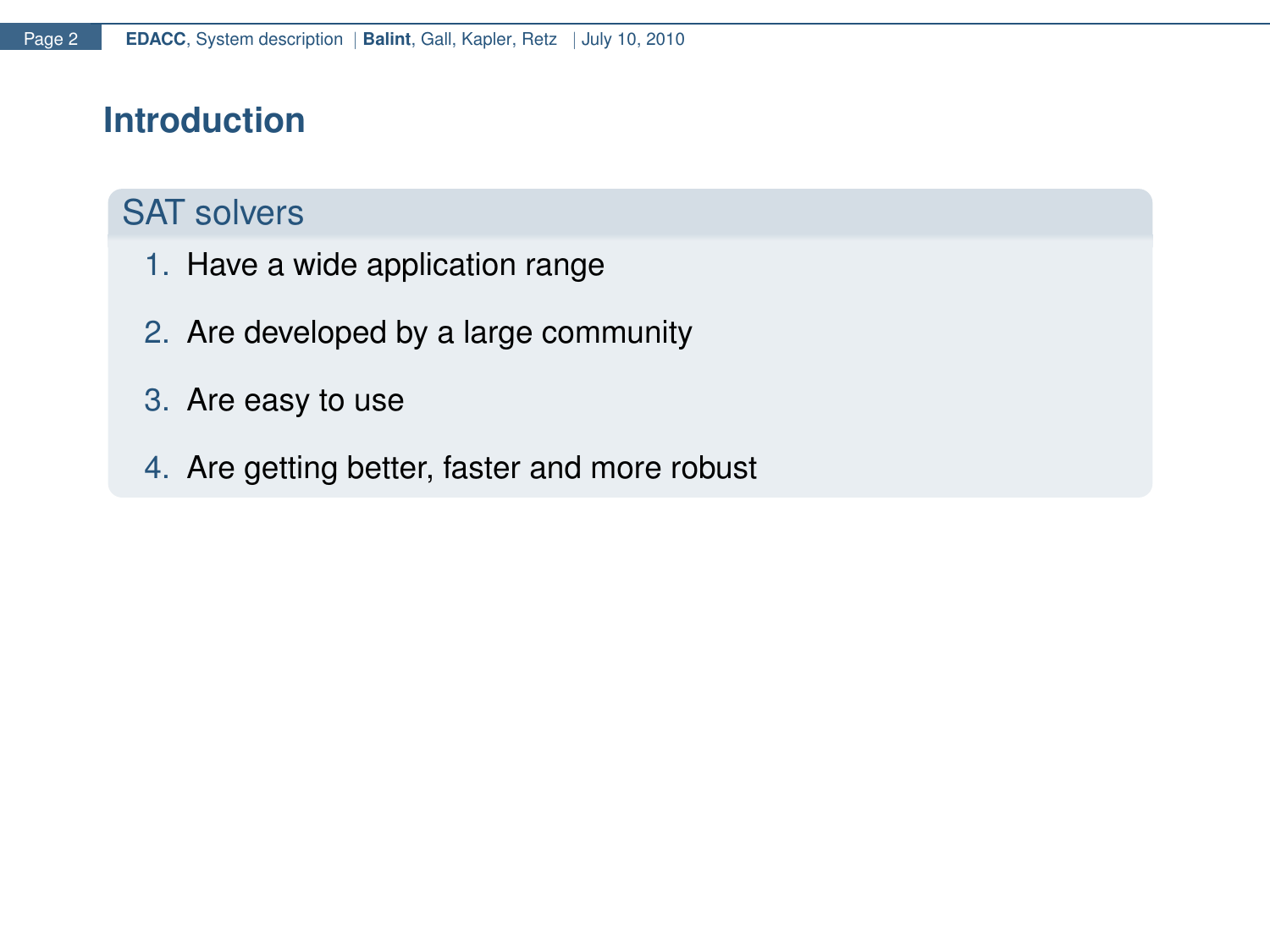# **Introduction**

# SAT solvers

- 1. Have a wide application range
- 2. Are developed by a large community
- 3. Are easy to use
- 4. Are getting better, faster and more robust

### The design of solvers

- 1. Starts with an idea, an intuition or a theoretical finding
- 2. Is followed by
	- $\triangleright$  An implementation phase
	- An intensive test-phase which can be very time-consuming
	- $\triangleright$  An analysis phase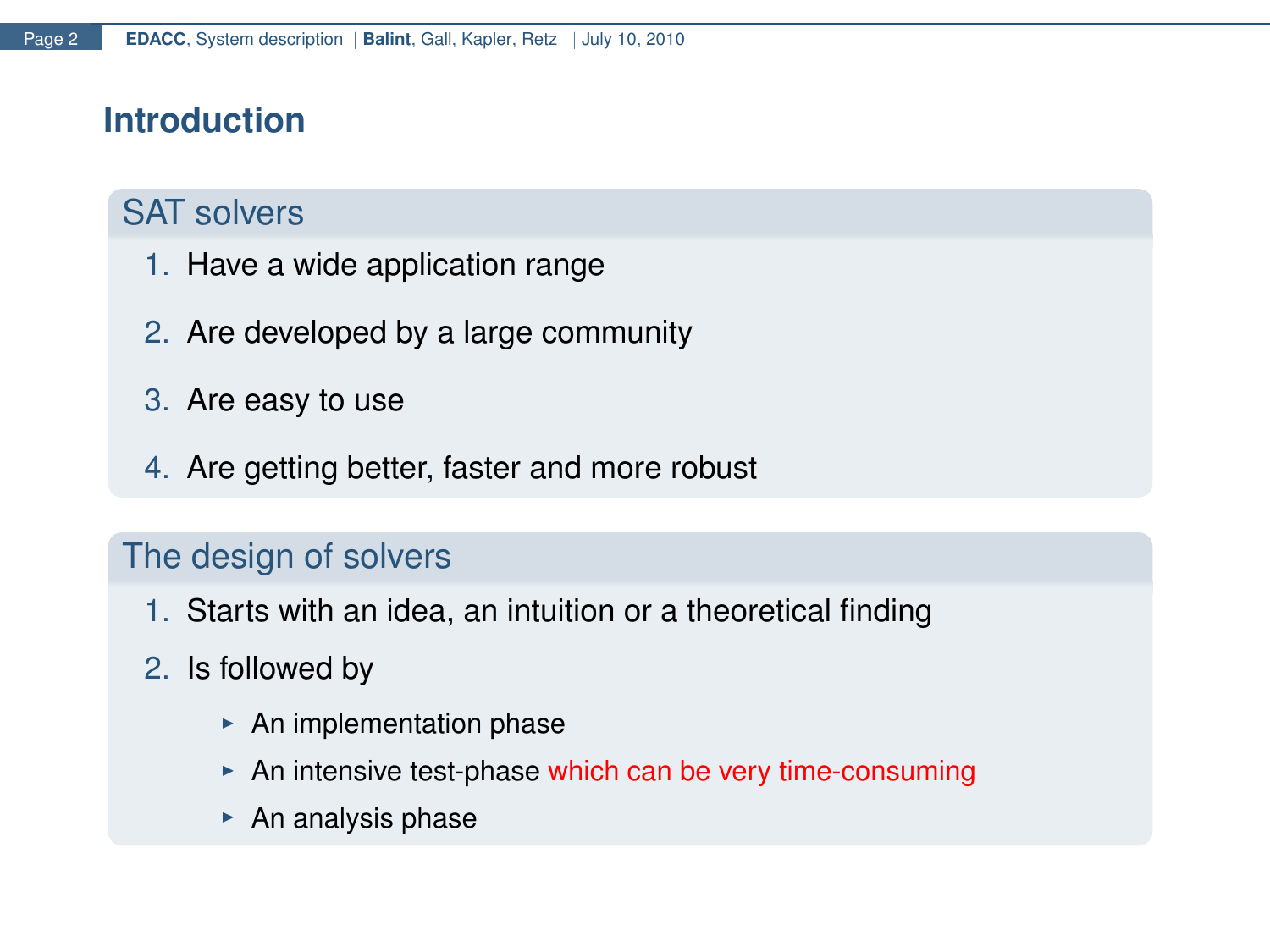## **Testing of solvers - The main tasks**

- 1. Choose a parameter setting for your solver
- 2. Choose the competing solvers (Which one is state of the art?)
- 3. Choose the instances to test on
- 4. Choose a (fast) computing system where to run the tests
- 5. Write scripts to manage the jobs for the tests
- 6. Collect results and analyse them  $\rightarrow$  perhaps repeat point 1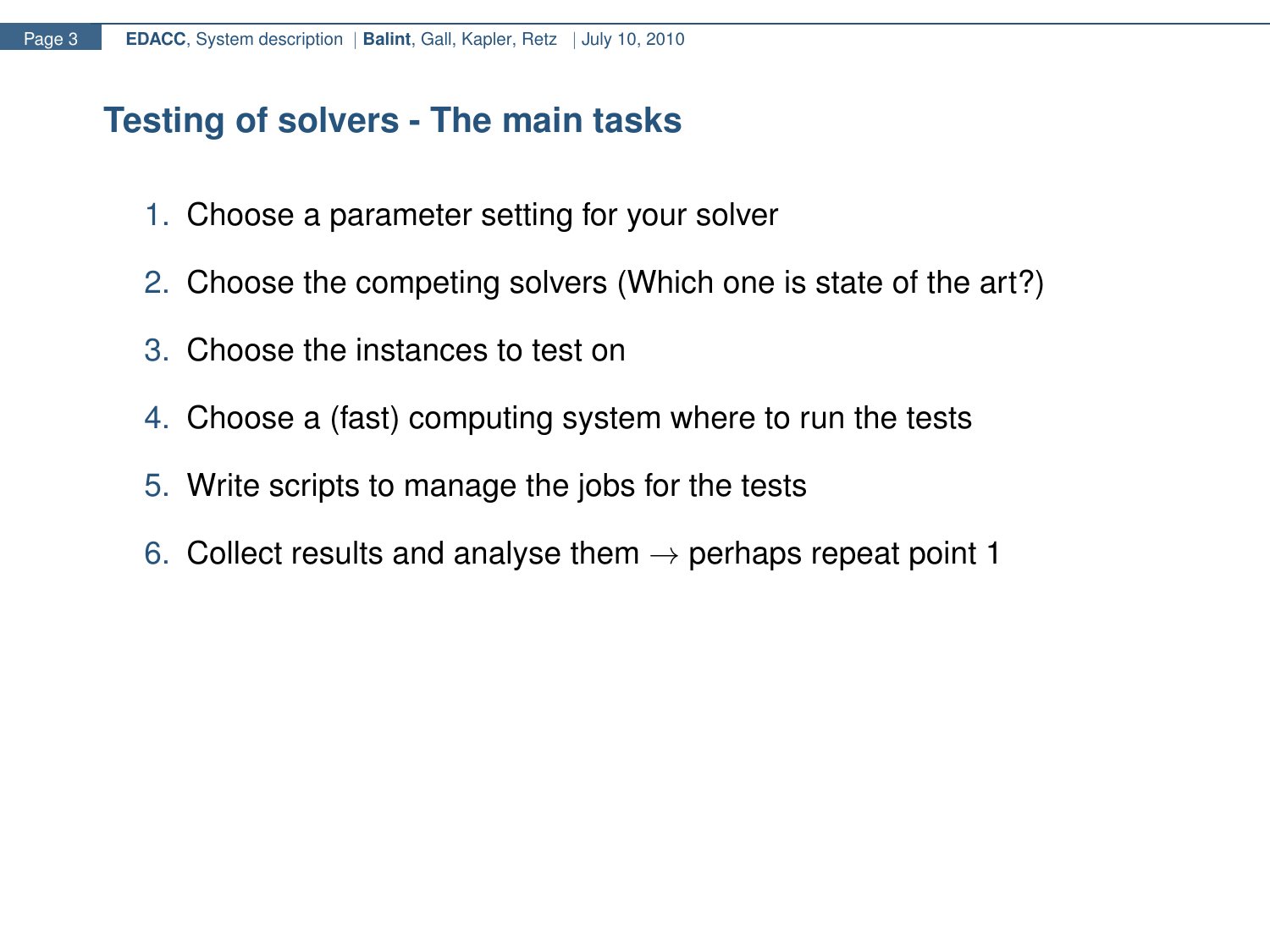# **Testing of solvers**

### The problems

- 1. Parameters: Many parameters  $\rightarrow$  many tests
- 2. Competing solvers: Is the code/binary available?
- 3. Instances: Where to get them? Freely available?
- 4. Computing system: Multi CPU? Cluster? Grid?
- 5. Scripts: Optimal usage of resources?
- 6. Results: Manage, merge, analyse, choose representation.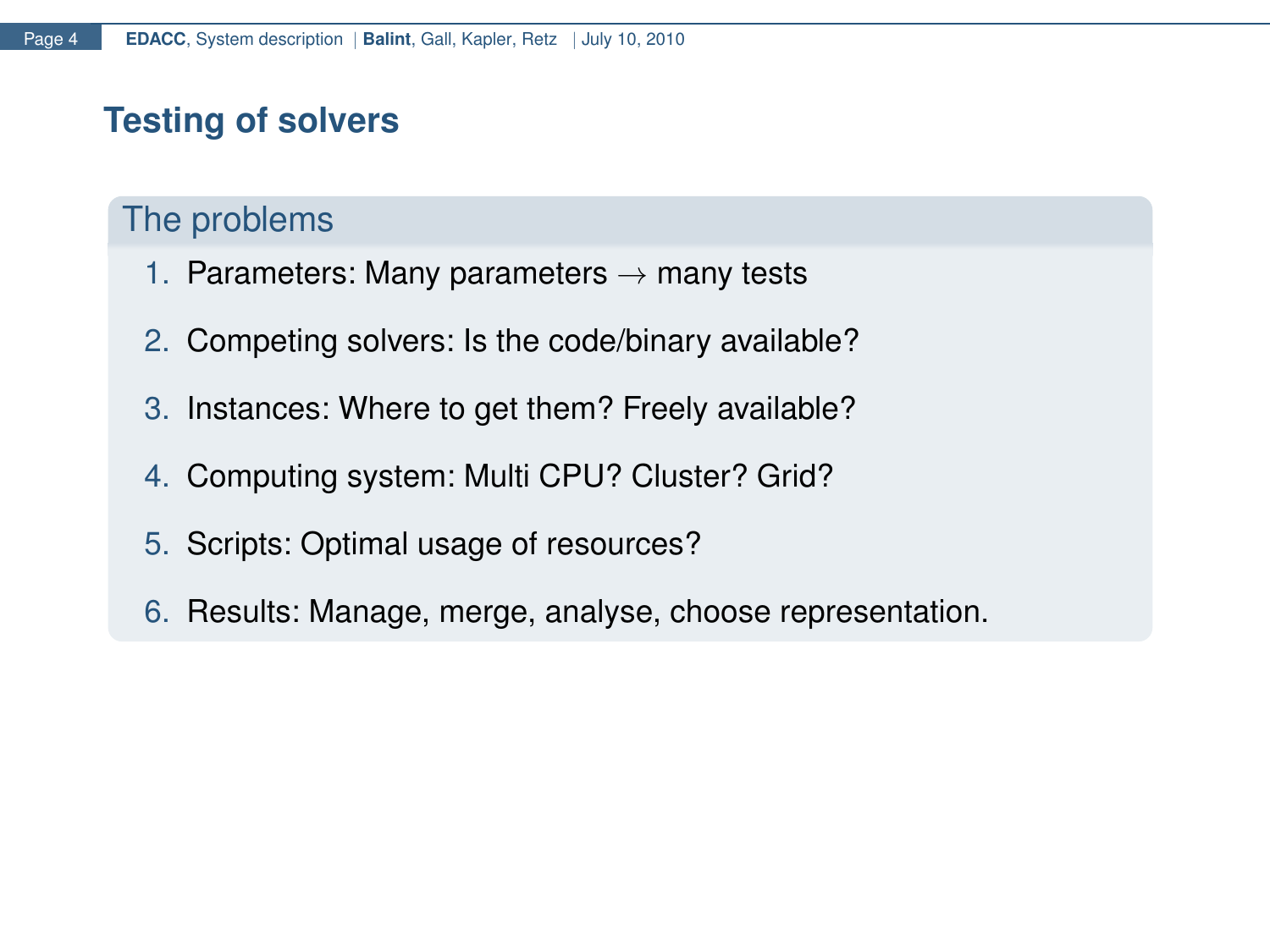# **Testing of solvers**

### The problems

- 1. Parameters: Many parameters  $\rightarrow$  many tests
- 2. Competing solvers: Is the code/binary available?
- 3. Instances: Where to get them? Freely available?
- 4. Computing system: Multi CPU? Cluster? Grid?
- 5. Scripts: Optimal usage of resources?
- 6. Results: Manage, merge, analyse, choose representation.

### EDACC - The solution

- 1. Management-tool for solvers, instances, jobs and results (GUI, DB)
- 2. Design-tool for complex and large tests (experiments)
- 3. Analyse-tool for results supporting graphical representation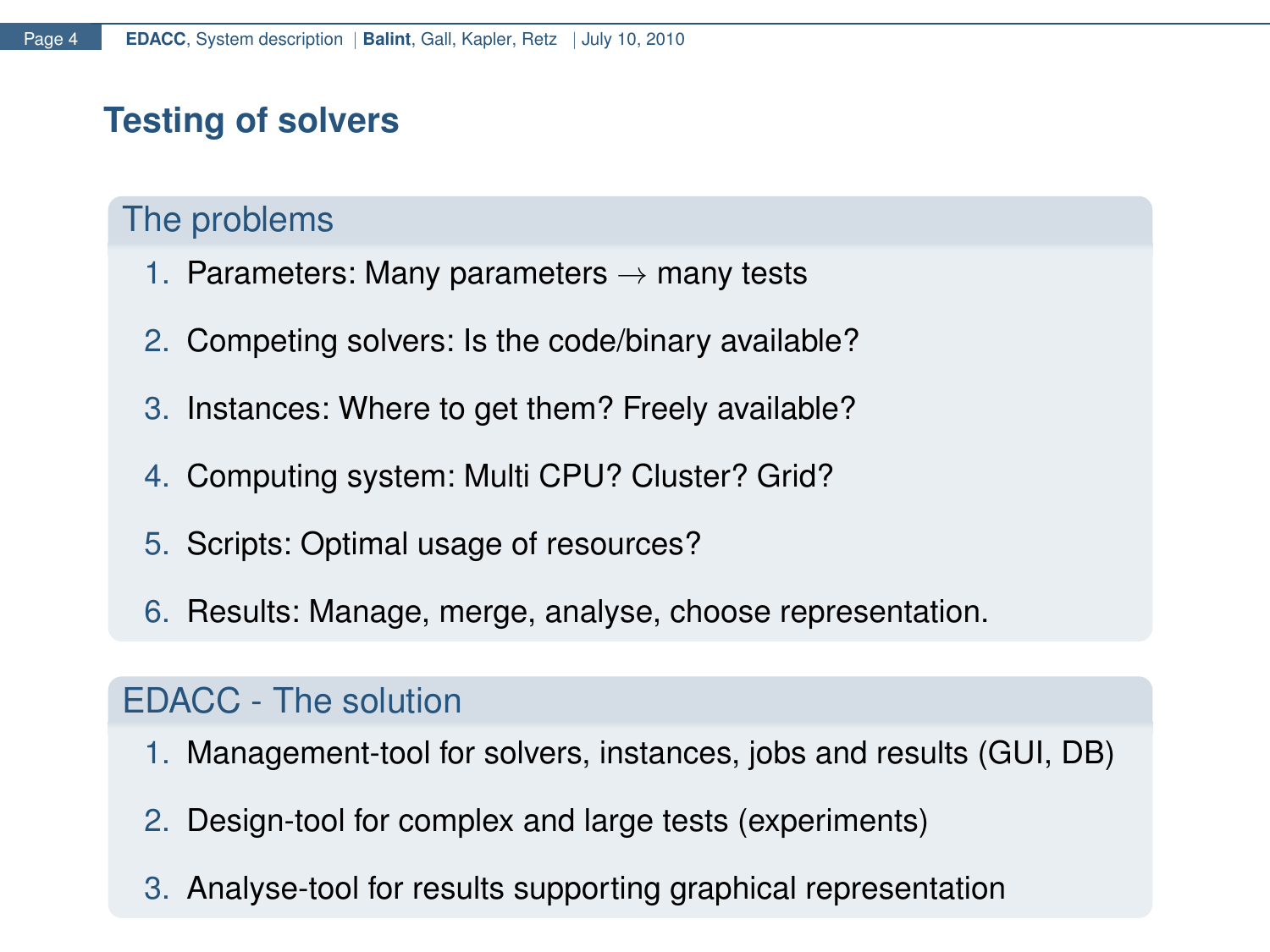### **EDACC - Overview**

# Components of EDACC

- 1. Database
- 2. Graphical user interface
- 3. Client
- 4. Web front end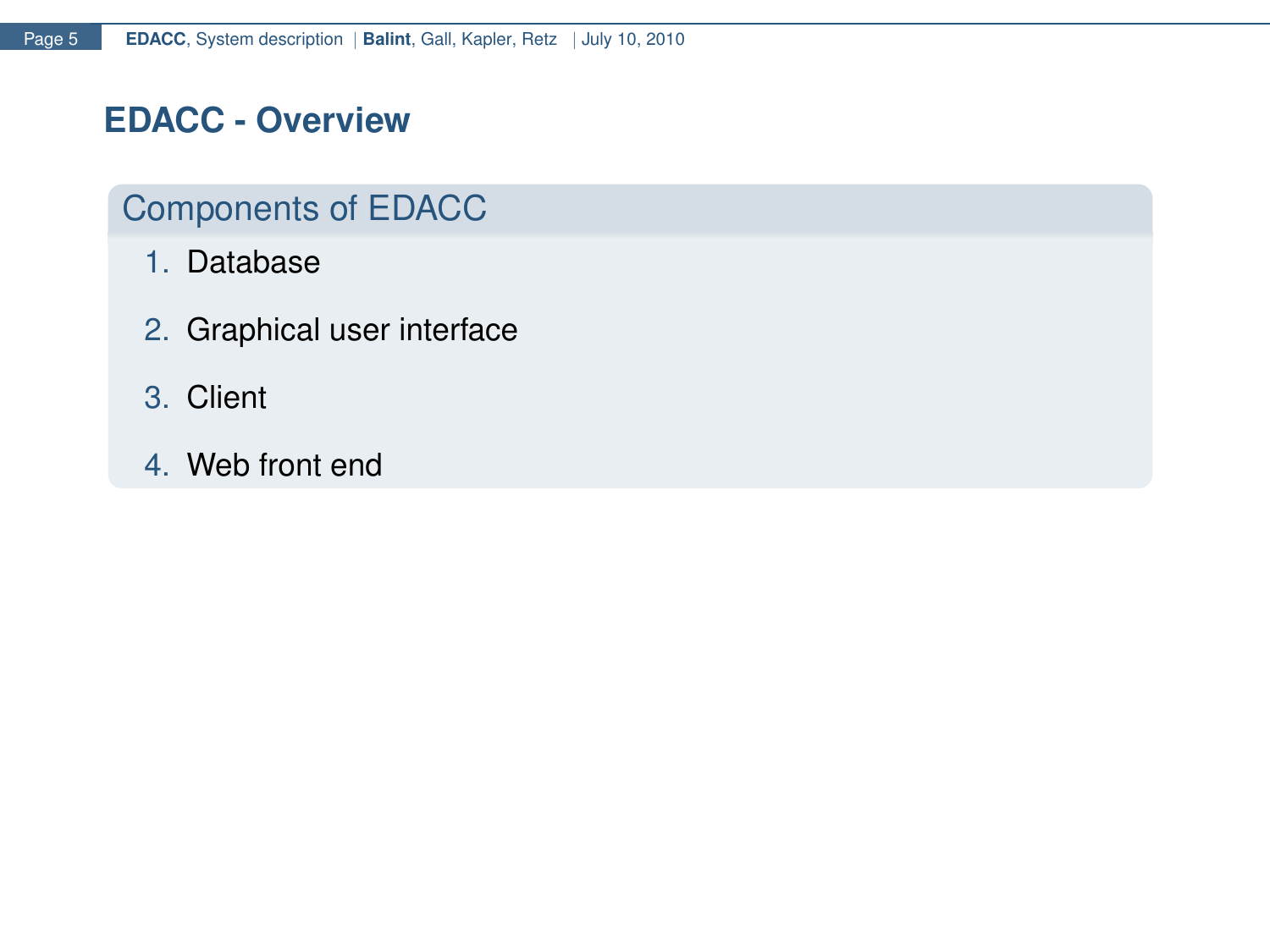## **EDACC - Overview**

### Components of EDACC

- 1. Database
- 2. Graphical user interface
- 3. Client
- 4. Web front end



The interaction between the components of EDACC.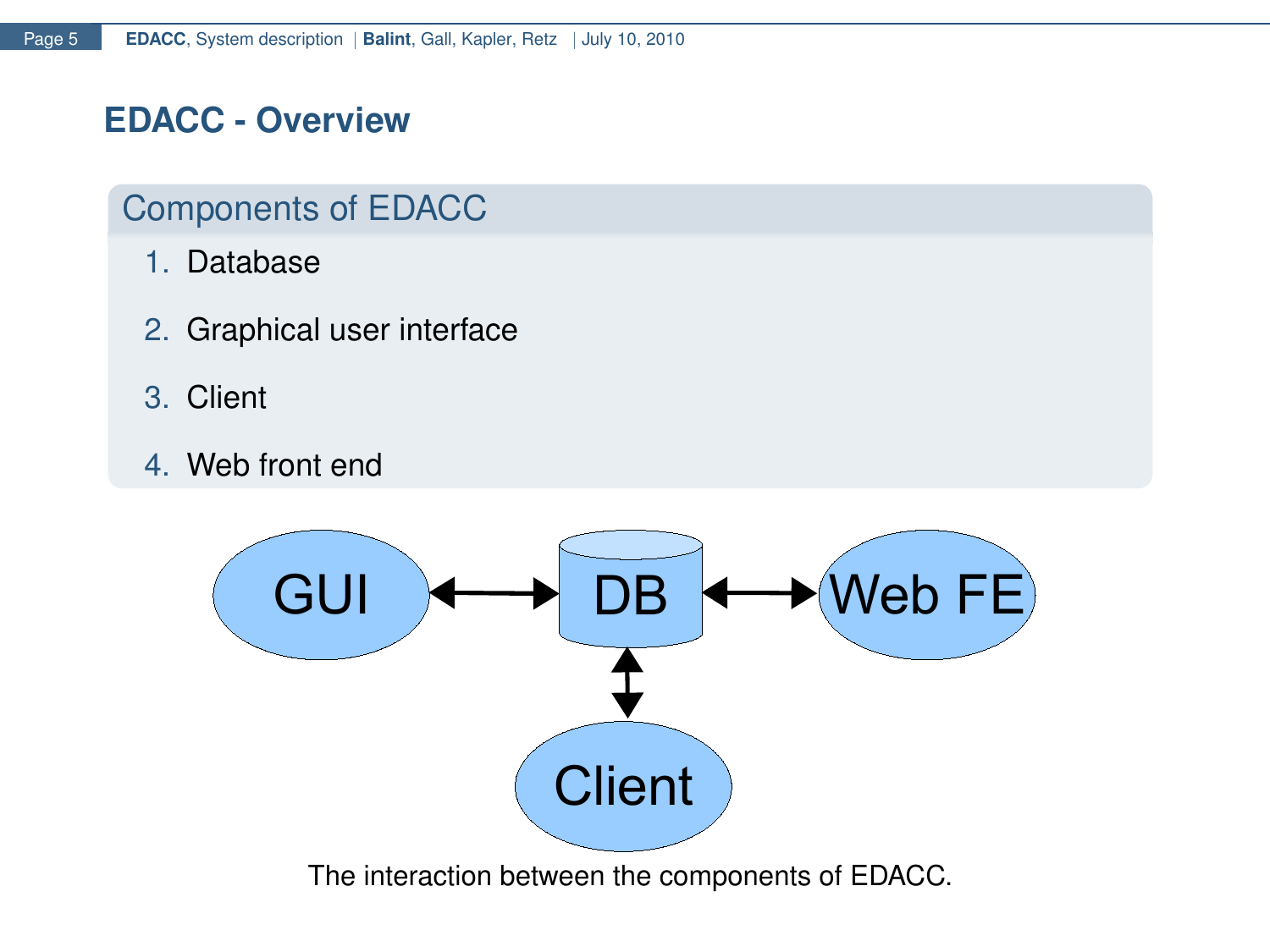### **EDACC - Database**

## The information stored in the DB

- $\triangleright$  Solvers with their parameters
- Instances and instance classes (categorization of instances)
- Experiments = {solvers}  $\times$  {parameters settings}  $\times$  {instances}  $\times$ {run-time information}
- Information about computing systems (clusters, grid queues)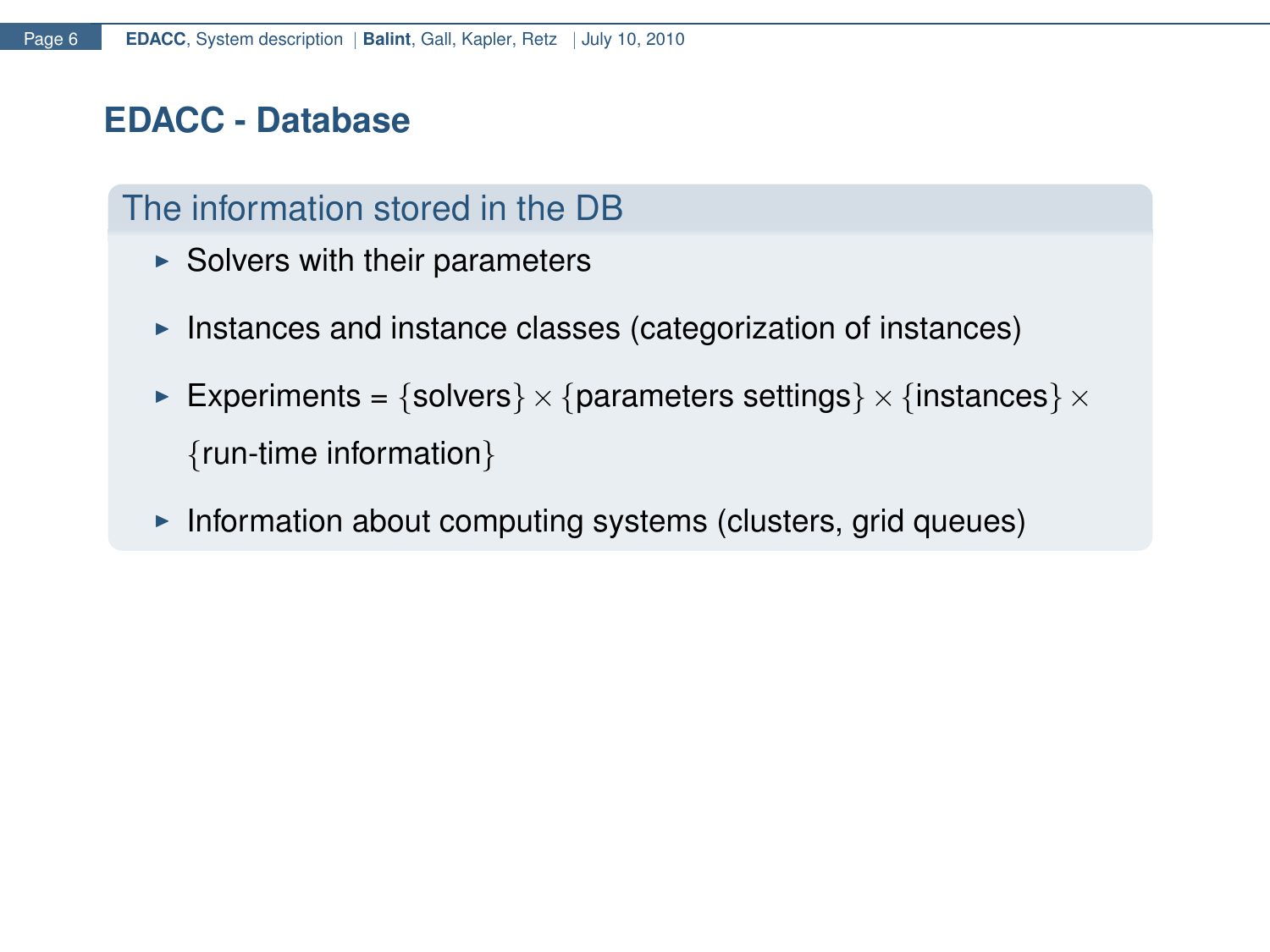## **EDACC - Database**

## The information stored in the DB

- $\triangleright$  Solvers with their parameters
- Instances and instance classes (categorization of instances)
- Experiments = {solvers}  $\times$  {parameters settings}  $\times$  {instances}  $\times$ {run-time information}
- Information about computing systems (clusters, grid queues)

### Technical data

- $\triangleright$  Can be hosted on an arbitrary MySQL-server
- $\blacktriangleright$  All files (code and binary of solvers, instances) are saved in the DB
	- $\rightarrow$  avoids file-system inconsistencies
- $\blacktriangleright$  All read/write operations to the DB are checked with MD5-sums (GUI, Client, WEB-FE)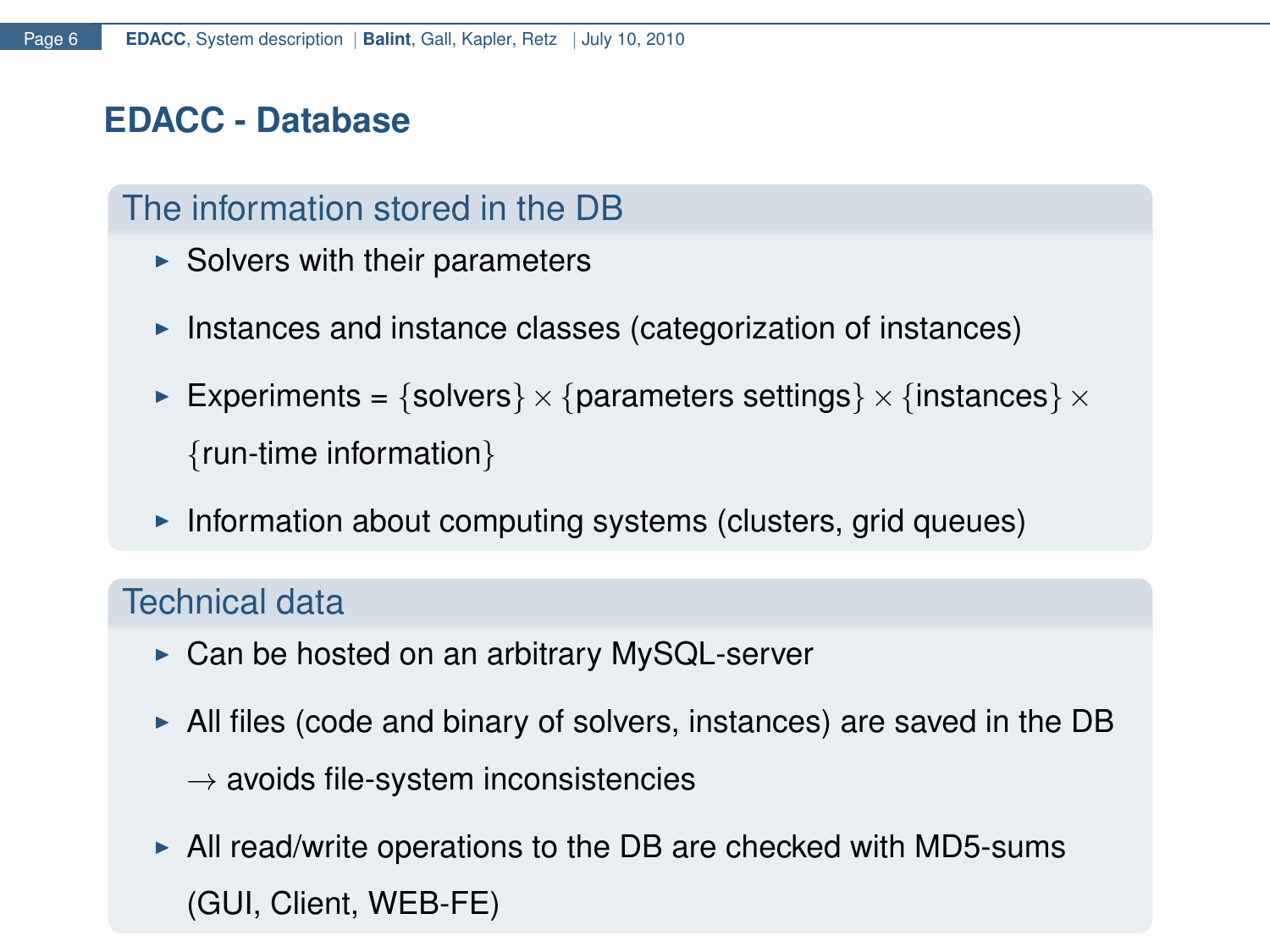### **EDACC - GUI**

### Manage DB Mode

Provides CRUD and export operations for solvers, parameters, instance

classes, instances, computing system settings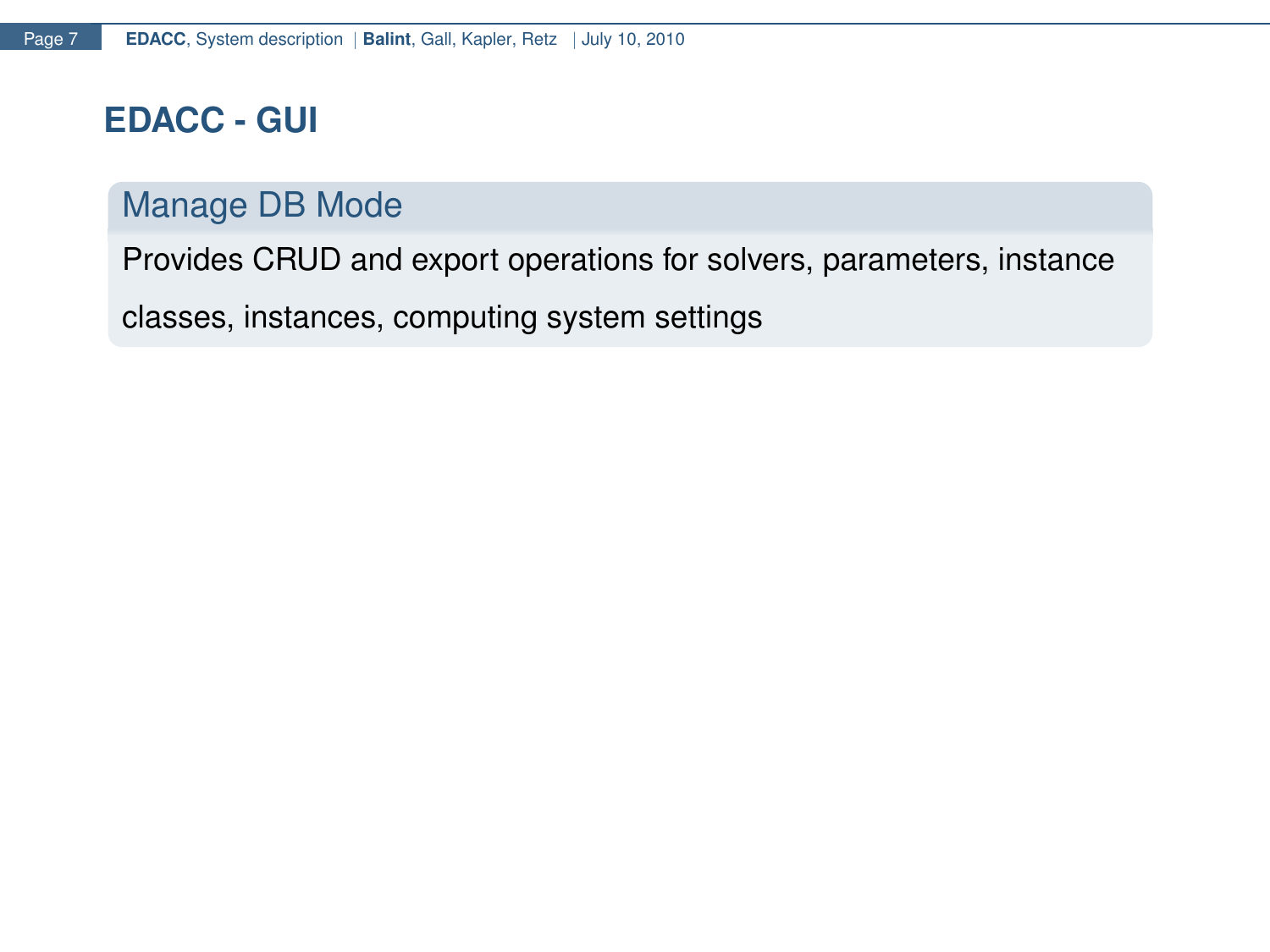### **EDACC - GUI**

### Manage DB Mode

Provides CRUD and export operations for solvers, parameters, instance

classes, instances, computing system settings

#### Experiment Mode

- $\triangleright$  Choose solvers to test and configure their parameters
- $\triangleright$  Choose instances to test on
- $\triangleright$  Configure the run-time properties and generate the jobs
- $\triangleright$  Real-time monitoring of the jobs
- $\blacktriangleright$  Export or analysis of the results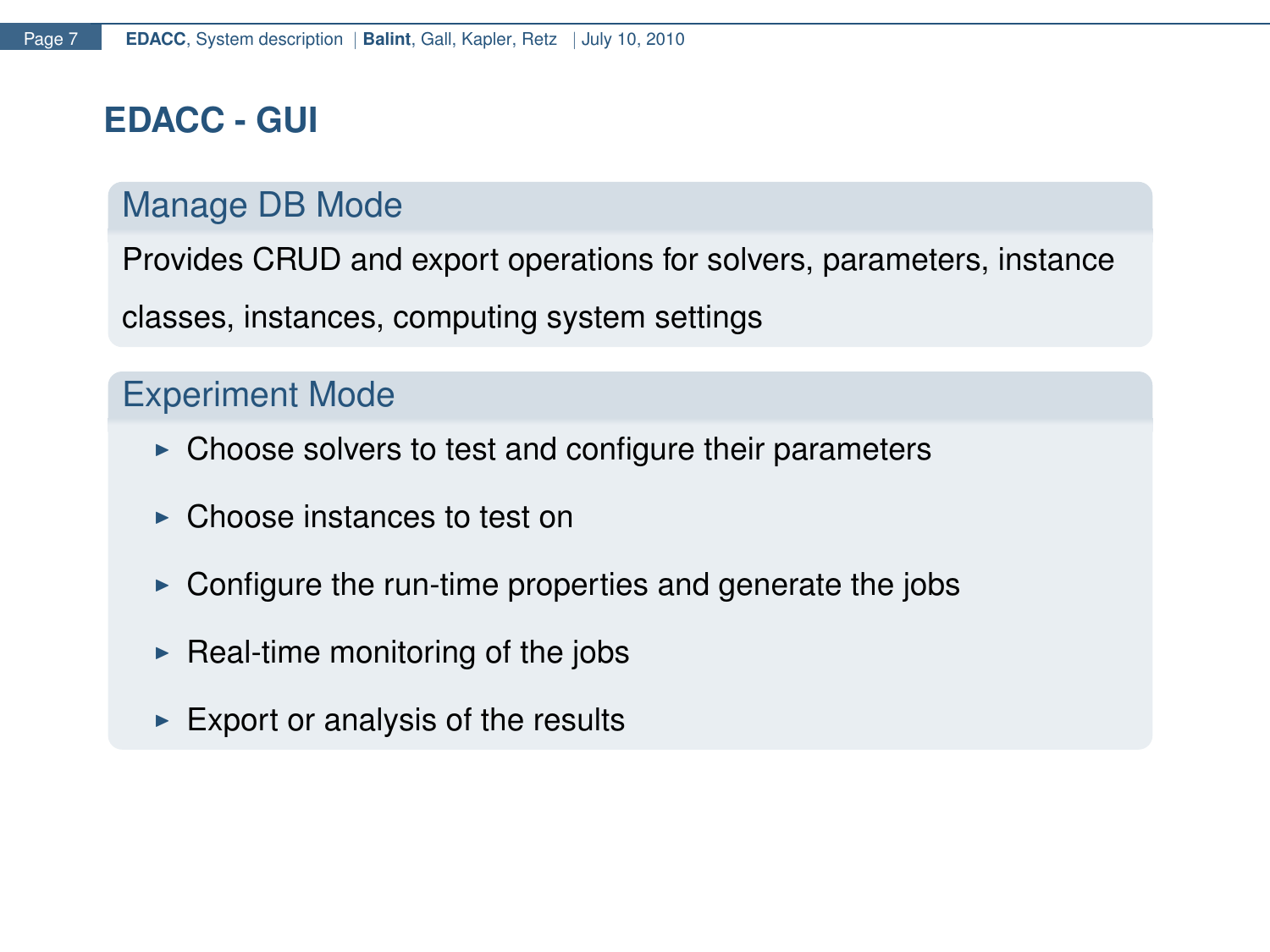# **EDACC - GUI**

## Manage DB Mode

Provides CRUD and export operations for solvers, parameters, instance

classes, instances, computing system settings

### Experiment Mode

- $\triangleright$  Choose solvers to test and configure their parameters
- $\triangleright$  Choose instances to test on
- $\triangleright$  Configure the run-time properties and generate the jobs
- $\triangleright$  Real-time monitoring of the jobs
- $\blacktriangleright$  Export or analysis of the results

# Technical data

- $\blacktriangleright$  Java (JRE6)- independent of the operating system
- $\triangleright$  Graphical analysis with R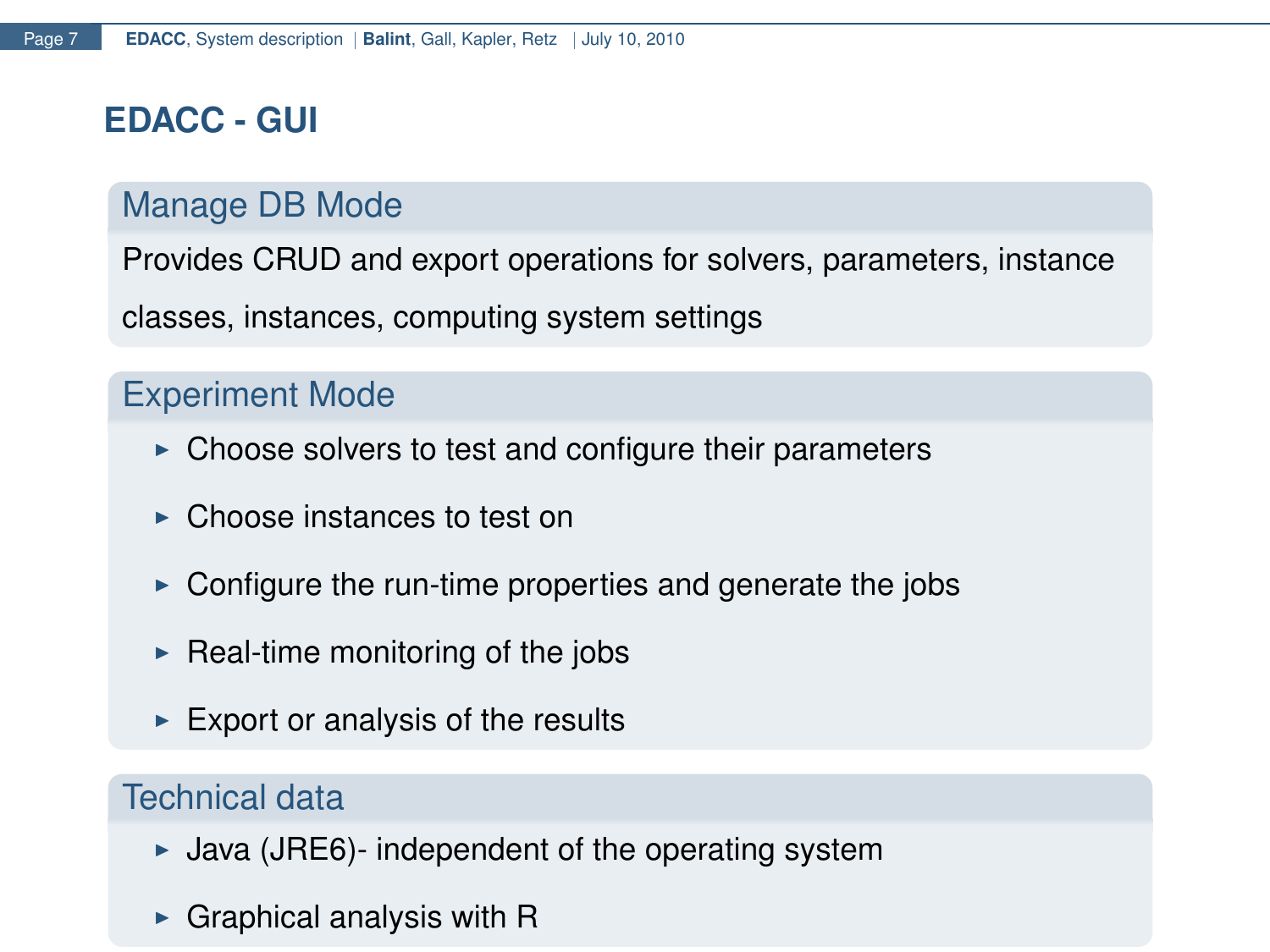# **EDACC - Client**

- $\triangleright$  Loads information about an experiment such as solvers, parameters, instances and computing system
- $\triangleright$  Starts and manages multiple jobs on a computer (or node in a computer cluster)
- $\triangleright$  Monitors the jobs and writes the results back to the database
- $\triangleright$  Can be started on different computing systems (time comparison only possible if the systems are homogeneous)
- $\triangleright$  Unfinished or crashed jobs can be recomputed by other clients in some sense fail-proof with regards to the computing system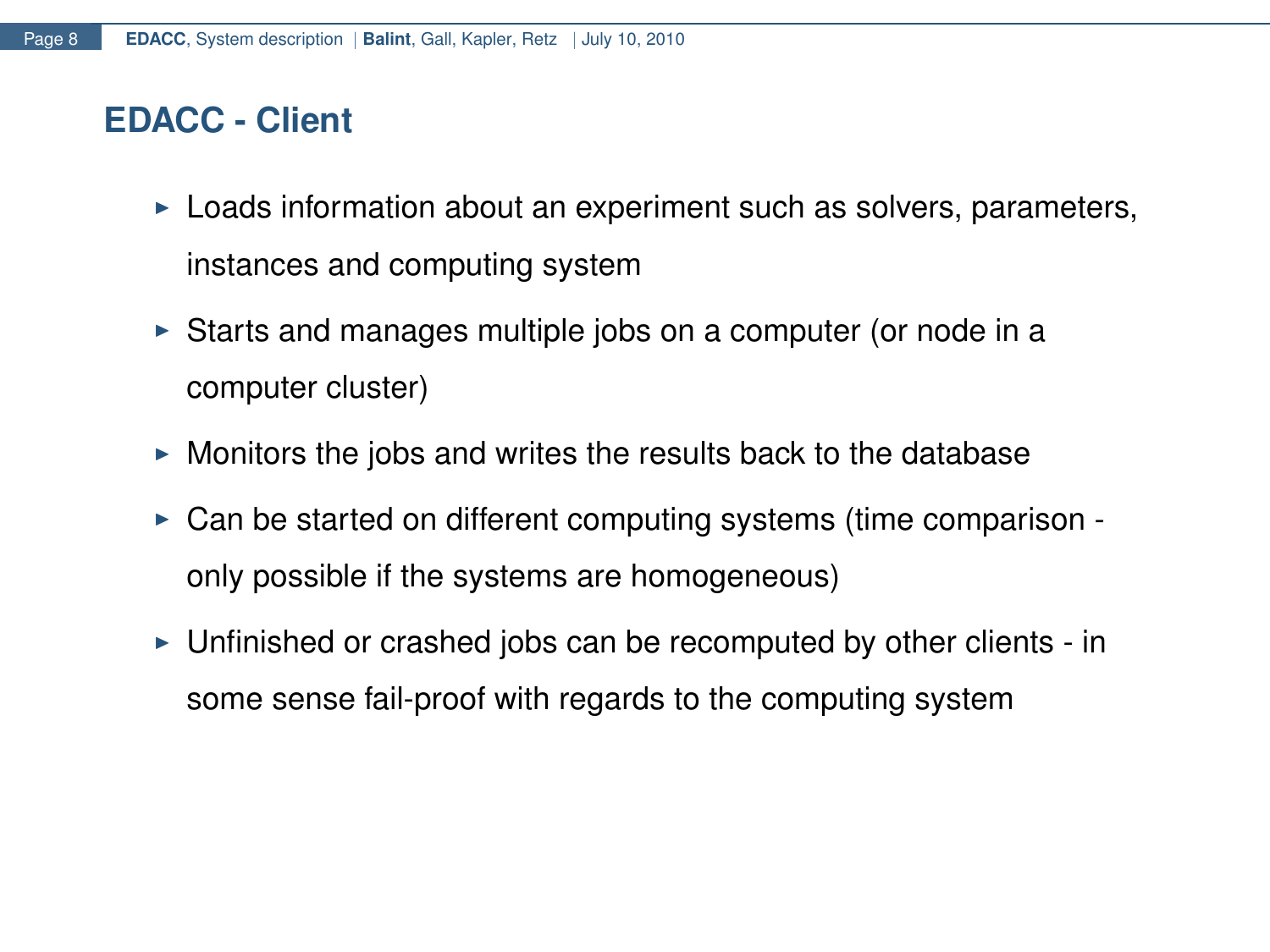### **EDACC - Client**

- $\triangleright$  Loads information about an experiment such as solvers, parameters, instances and computing system
- $\triangleright$  Starts and manages multiple jobs on a computer (or node in a computer cluster)
- $\triangleright$  Monitors the jobs and writes the results back to the database
- $\triangleright$  Can be started on different computing systems (time comparison only possible if the systems are homogeneous)
- $\triangleright$  Unfinished or crashed jobs can be recomputed by other clients in some sense fail-proof with regards to the computing system

#### Technical data

- $\blacktriangleright$  Implemented in C
- $\triangleright$  Uses Linux built-in commands for monitoring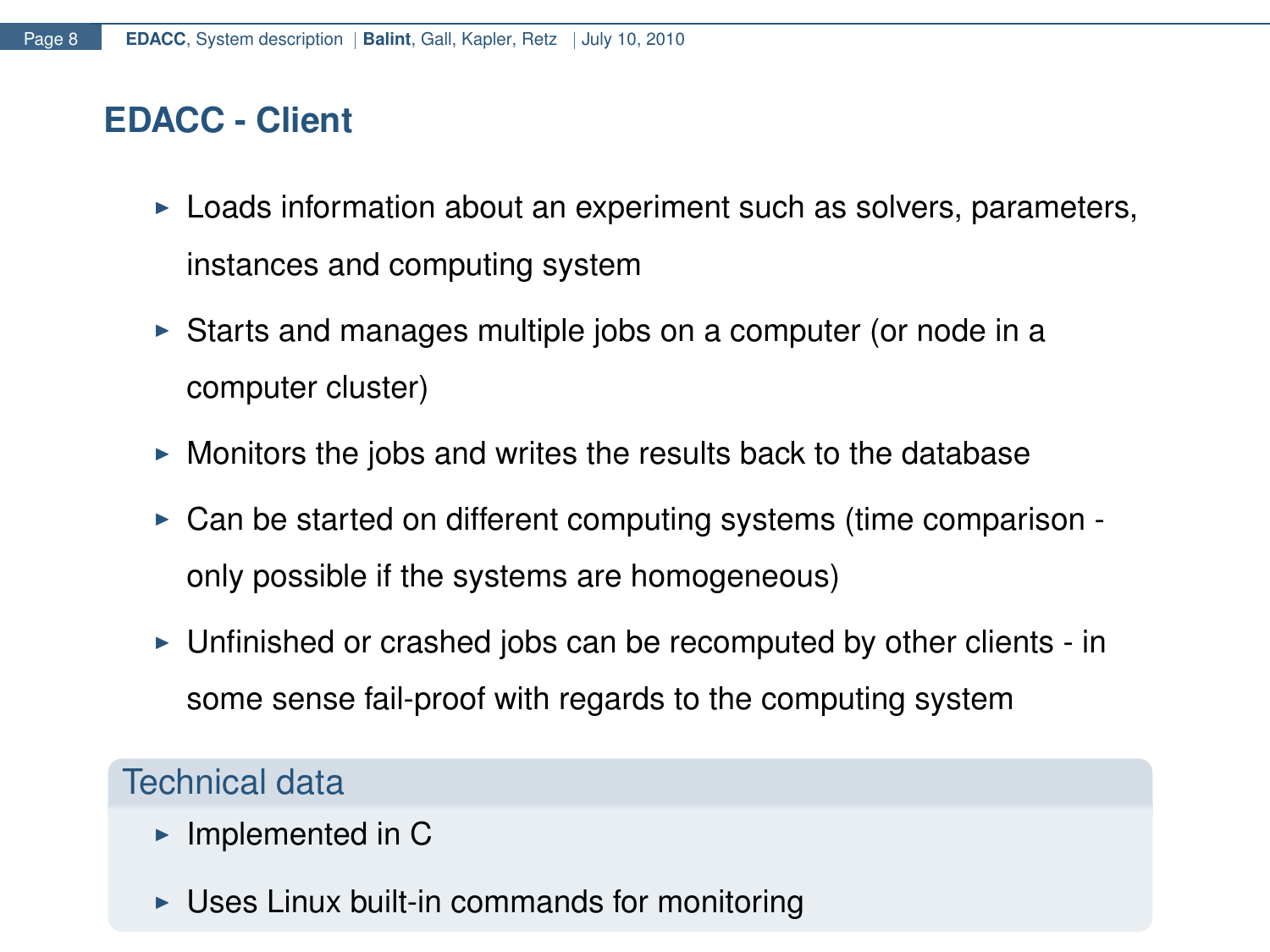### **EDACC - Web-front-end**

### **Features**

- $\triangleright$  Real-time monitoring of jobs for running experiments
- $\triangleright$  Analysis of results for finished experiments
- $\blacktriangleright$  Export possibilities for solvers and instances
- $\triangleright$  Supports a sort of SAT Competition modus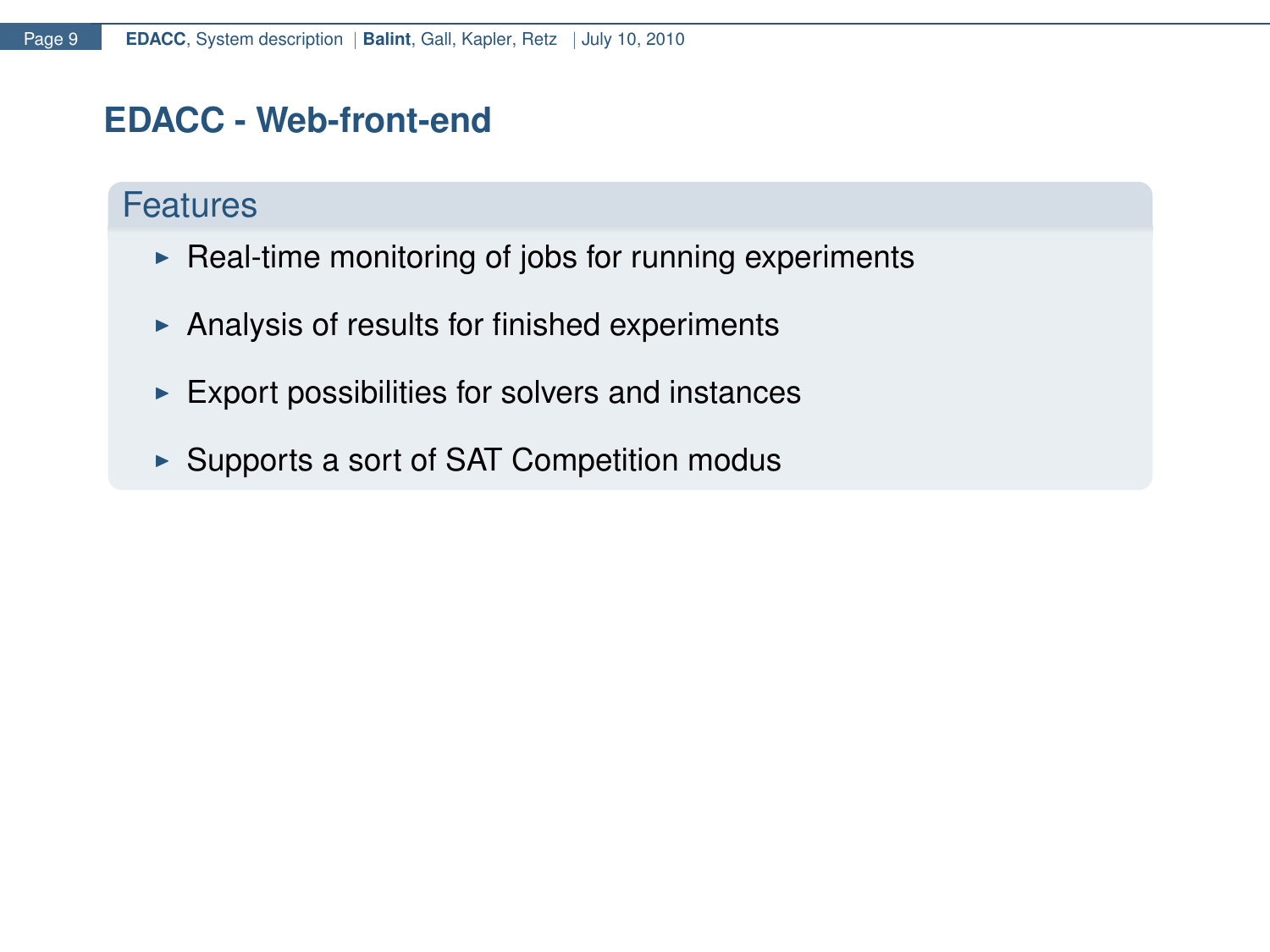## **EDACC - Web-front-end**

#### Features

- $\triangleright$  Real-time monitoring of jobs for running experiments
- $\triangleright$  Analysis of results for finished experiments
- $\blacktriangleright$  Export possibilities for solvers and instances
- $\triangleright$  Supports a sort of SAT Competition modus

## Technical data

- $▶$  Python application using cross-platform modules  $→$  runs on Linux, Windows, Mac OS, ...
- $\triangleright$  Can be deployed on any web server implementing the WSGI interface, e.g. Apache (mod\_wsgi), lighttpd (FastCGI), MS IIS, ...
- $\triangleright$  Connects to an arbitrary MySQL server hosting EDACC databases
- $\triangleright$  Uses an existing R interpreter to render graphs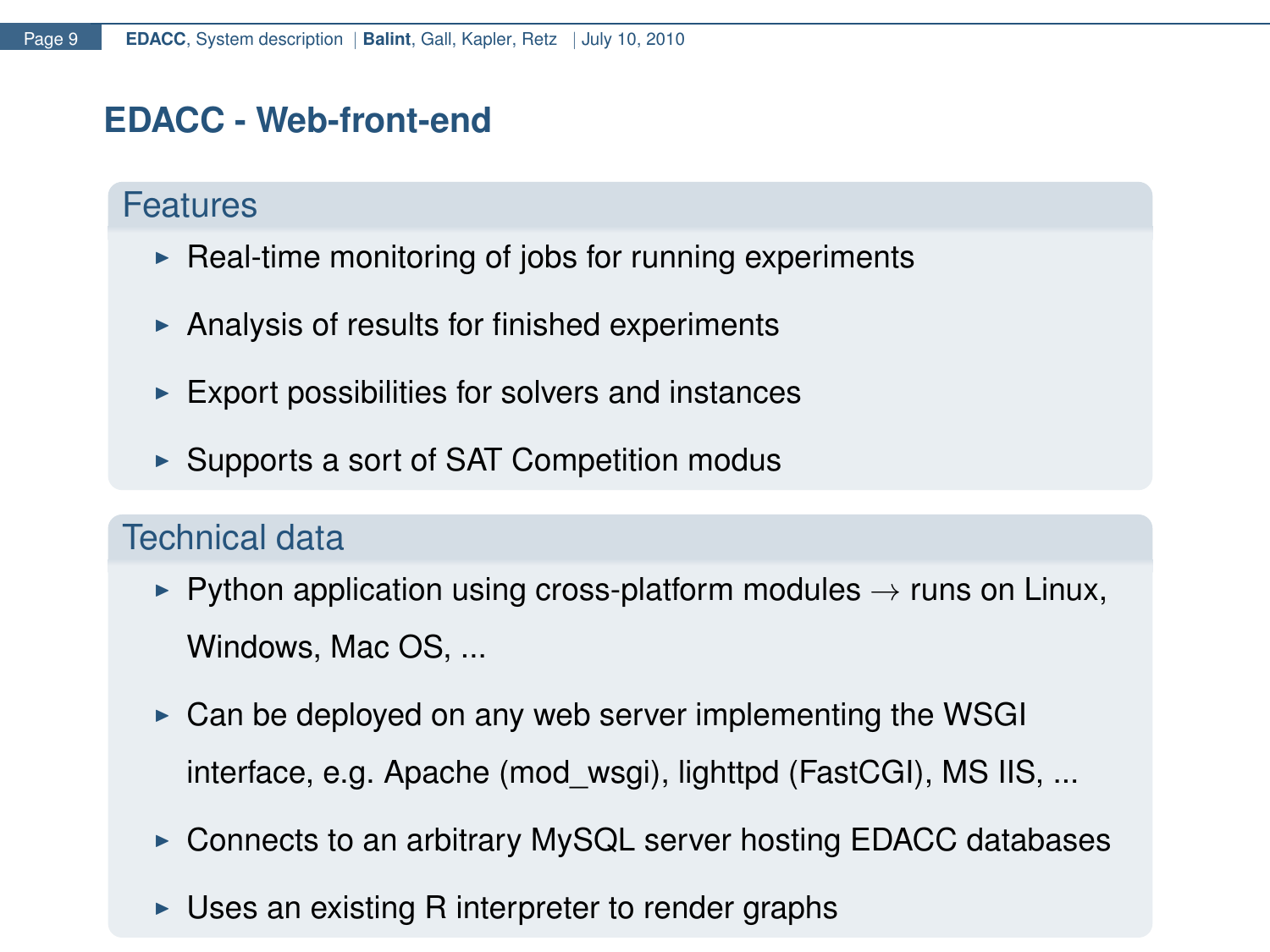### **Related-work**

# SAT Competition System

 $\triangleright$  The functionalities of the DB, GUI and WEB-FE are partially or better supported by the SAT Competition system by O. Rousell , D. Le Berre and L. Simon

 $\triangleright$  Disadvantage - the system is not freely available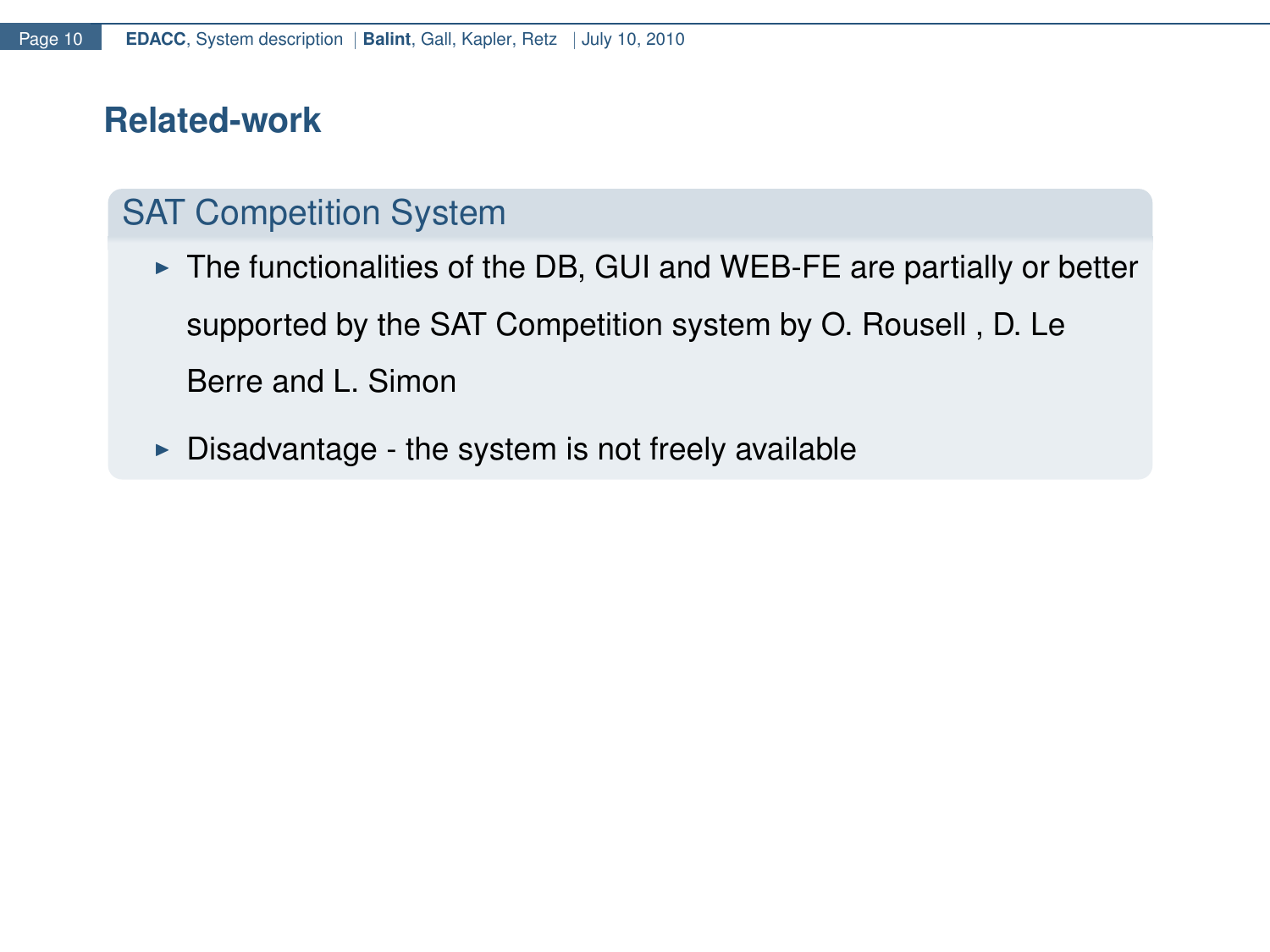## **Related-work**

# SAT Competition System

 $\triangleright$  The functionalities of the DB, GUI and WEB-FE are partially or better supported by the SAT Competition system by O. Rousell , D. Le Berre and L. Simon

 $\triangleright$  Disadvantage - the system is not freely available

### Condor - High Throughput Computing (HTC)

- $\triangleright$  Can start and manage jobs spread over different computing systems
- $\triangleright$  Disadvantage the user has to specify scripts for each job not necessary in EDACC
- $\triangleright$  Disadvantage installation necessary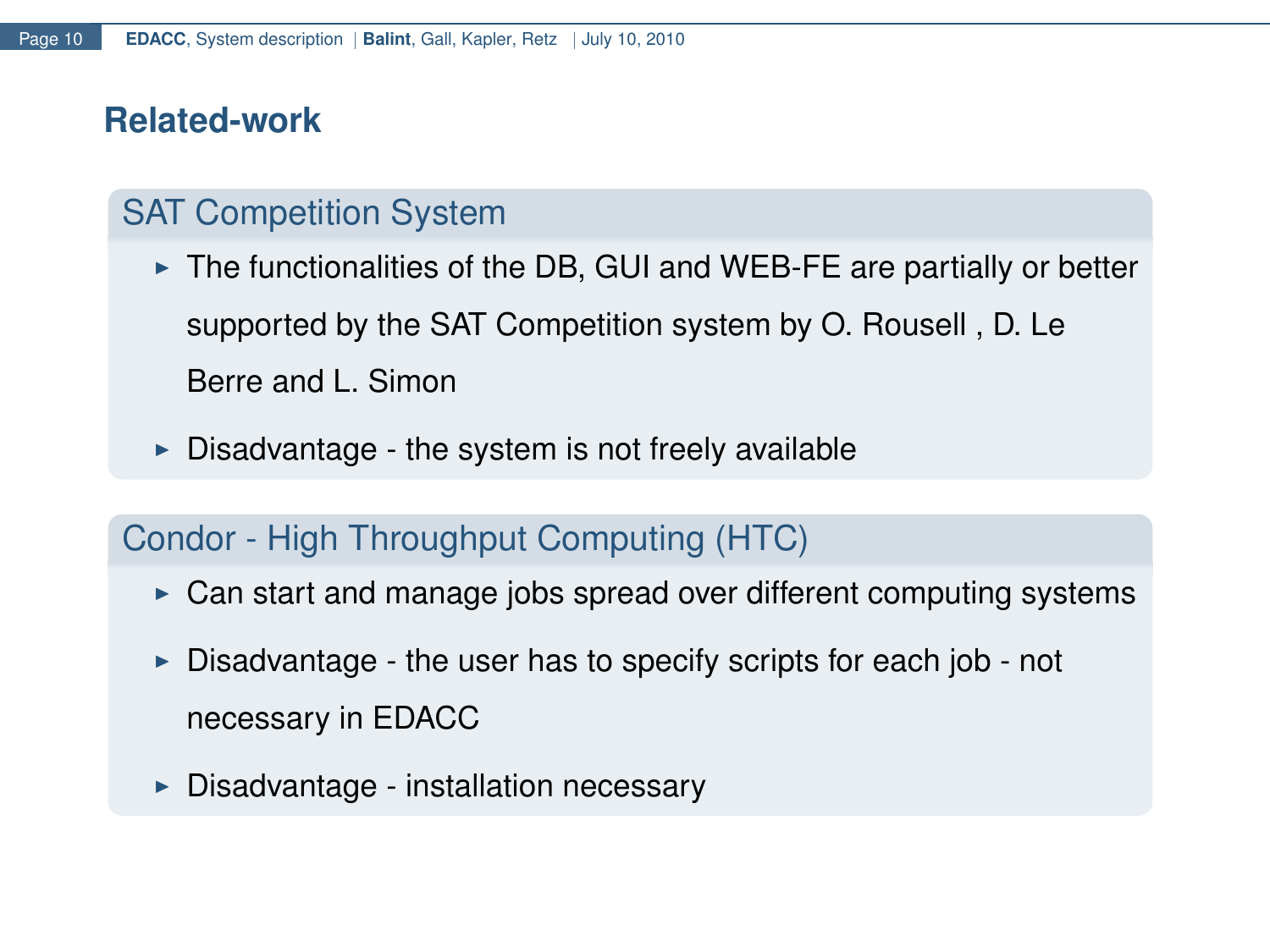# **Outlook**

- $\triangleright$  Integration of the runsolver-program (SAT-Competition) in the client
- $\triangleright$  Extended integrated graphical analysis-tools
- $\blacktriangleright$  Integration of automated parameter tuning
- $\triangleright$  Plug in for Condor generate Condor jobs from EDACC-jobs
- $\triangleright$  No limitation to SAT: arbitrary programs with arbitrary inputs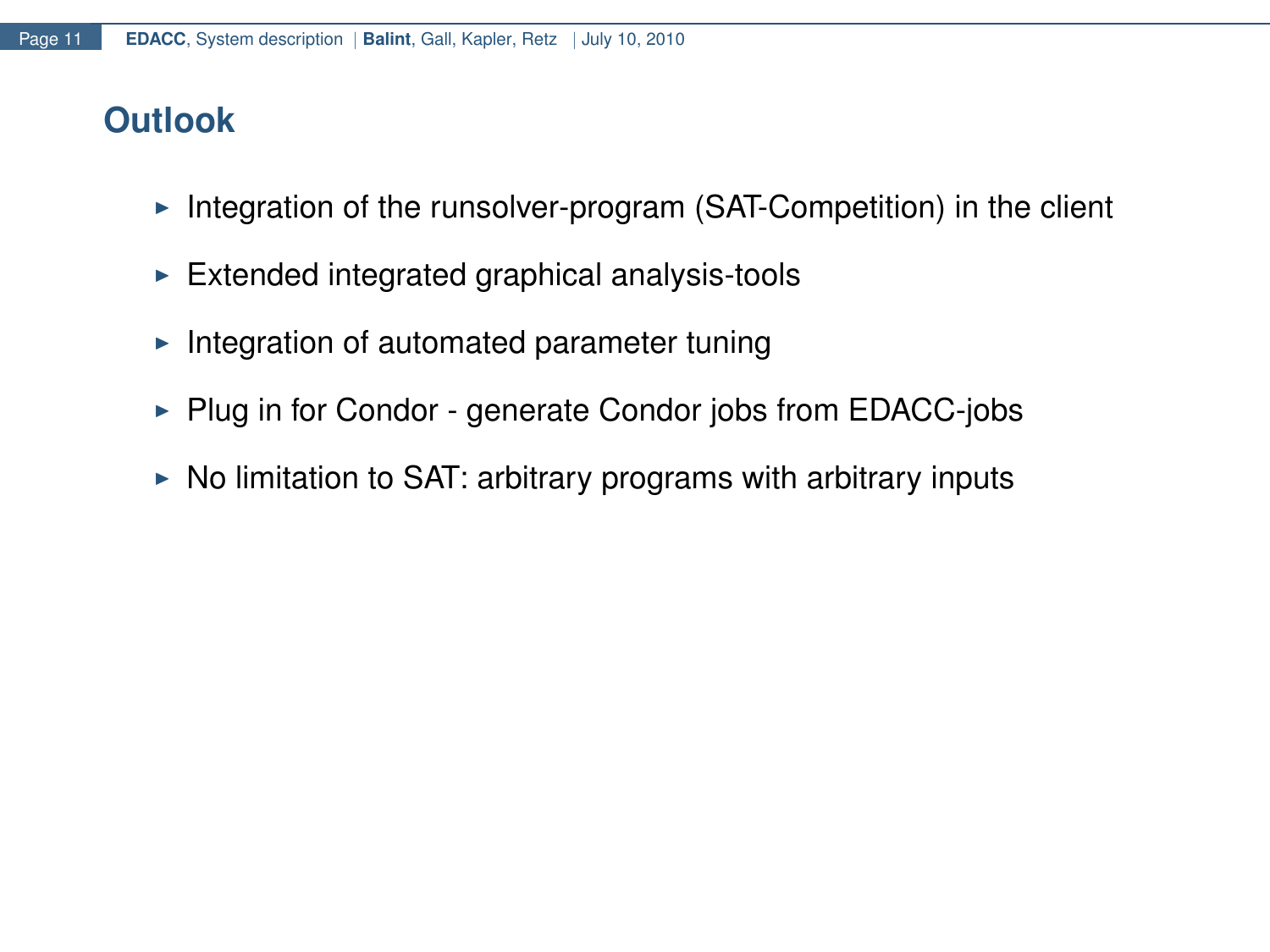### **EDACC - Further details**

- **License: open-source : MIT License**
- $\triangleright$  Can be downloaded from

<http://sourceforge.net/projects/edacc/>

- $\blacktriangleright$  Under full development
- $\blacktriangleright$  Further features are planned and assigned